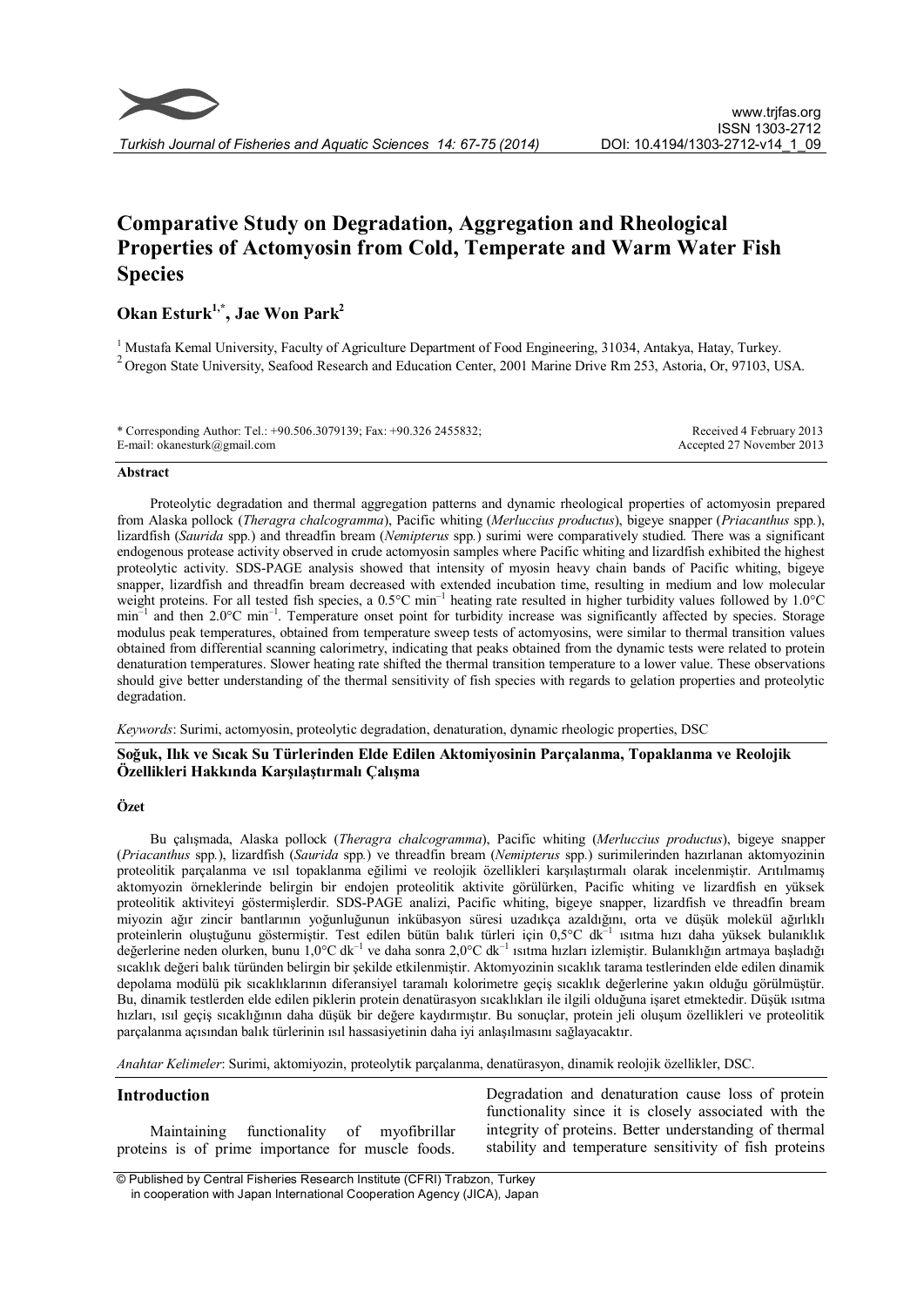with proteolytic enzymes would help to optimize surimi and surimi seafood manufacturing and a timely intervention to maximize fish protein functionality.

Alaska pollock is the major fisheries resource used for surimi production. For the last decade, however, other fish species such as, Pacific whiting, threadfin bream, lizardfish and bigeye snapper, have also been introduced into surimi production. Proteolytic degradation of myofibrillar proteins presents a technical and operational problem for surimi from some of these fish species. While serine proteases were responsible for textural breakdown of threadfin bream (Toyohara and Shimizu, 1988) and bigeye snapper (Benjakul et al., 2003a), cathepsin L, a cysteine proteinase, hydrolyzed Pacific whiting muscle proteins, causing severe textural degradation in whiting surimi (An *et al.*, 1994b).

Actomyosin is the major protein responsible for gelation, which plays an important role in the texture and processing characteristics of meat products (Ahhmed et al., 2009). Heat-induced gelation of fish myofibrillar proteins occurs in three-steps; dissociation of the proteins in the presence of salt, unfolding of protein molecules due to heating and aggregation of unfolded protein domains via hydrogen and disulfide bonds and hydrophobic interactions (Stone and Stanley, 1992; Lefevre et al., 1999). When aggregation is slow, with respect to denaturation, heat-denatured proteins align in an orderly fashion to form a fine gel network, resulting in a more elastic gel (Hermansson, 1979). The effect of heating rate on gelation properties of myofibrillar proteins has been well established (Foegeding et al., 1986; Yongsawatdigul and Park, 1999; Sun and Arntfield, 2011). Their findings, however, were possibly influenced by the presence or absence of endogenous enzymes. Contrary to previous theory that slower heating produces better gels, Riemann et al.2004 reported that cook value, rather than heating rate, ultimately determines gel properties.

The objectives of this study were to: (1) investigate proteolytic degradation patterns by determining the influence of autolytic activity at their respective optimum autolysis temperature; (2) investigate the influence of heating rate on thermal aggregation properties; (3) investigate thermal denaturation (i.e., endothermic transitions) and gelation (i.e., G') properties; (4) compare degradation, aggregation and dynamic rheological properties of several fish surimi using the same methods.

## Materials and Methods

## Materials

Surimi from five different species was used for this study. Alaska pollock (Theragra chalcogramma) was obtained, as a cold-water species, from UniSea (Seattle, WA, USA) and Pacific whiting (Merluccius productus), as a temperate-water species, from Pacific

Surimi (Warrenton, OR, USA). All warm-water species (bigeye snapper [*Priacanthus* spp.], lizardfish [Saurida spp.] and threadfin bream [Nemipterus] spp.]), were provided by Andaman Surimi Industry (Bangkok, Thailand). All frozen surimi samples were high grade (FA) freshly produced and stored at  $-20^{\circ}$ C or below. Frozen blocks were cut into small subblocks (1 kg) and vacuum-packed and kept at  $-30^{\circ}$ C not more than two months before use.

Bovine serum albumin (BSA), sodium dodecyl sulphate (SDS), trichloroacetic acid (TCA), phenylmethanesulfonyl fluoride (PMSF) were purchased from Sigma Chemicals (St. Louis, MO, USA). All chemicals were of analytical grade.

#### Actomyosin Preparation

Actomyosin from surimi was prepared according to Yongsawatdigul and Park, 2003 with slight modifications. The preparation of samples was carried out at 0-4°C to minimize proteolysis. Surimi was homogenized with 20 mM cold phosphate buffer (pH 7.0) containing 50 mM KCl and 0.05 mM PMSF at a 1:9 ratio in a Polytron homogenizer (Brinkmann Instruments, Westbury, NY, USA) for 2 min. The homogenate was centrifuged at  $5000 \times g$  for 30 min at 4°C to remove cryoprotectants and other soluble materials. The precipitate was collected as crude actomyosin and used as a sample throughout the study. Protein concentration of actomyosin was determined by Lowry's assay (Lowry et al., 1951) using bovine serum albumin (BSA) as a standard.

#### Autolysis

Optimum temperature for proteolysis was determined by conducting autolysis at 25, 30, 40, 50, 55, 60, 65, 70 and 75°C for 90 min. A time course study was conducted at the maximum autolysis temperature once the optimum autolysis temperature was determined. Three grams of crude fish actomyosin were incubated at the maximum autolysis temperature for 0, 30, 60, 120, 180 and 240 min, respectively. Autolysis was stopped by adding 27 ml 5% cold TCA solution. The mixture was incubated at  $4^{\circ}$ C for 15 min and centrifuged at 6000  $\times$  g for 15 min. The TCA soluble proteins were analyzed for the oligopeptide content using Lowry's assay and expressed as  $\mu$ mol ml<sup>-1</sup> of tyrosine released (An et al., 1994b). Sample blanks were kept on ice and analyzed to correct for oligopeptide present in fish muscle.

### Sodium Dodecylsulfate-Polyacrylamide Gel Electrophoresis (SDS-PAGE)

SDS-PAGE samples were prepared as described by Esturk et al,.2004. Retention of crude actomyosin, which was incubated at the maximum autolysis temperature and sampled at various time intervals, was investigated using SDS-PAGE as described by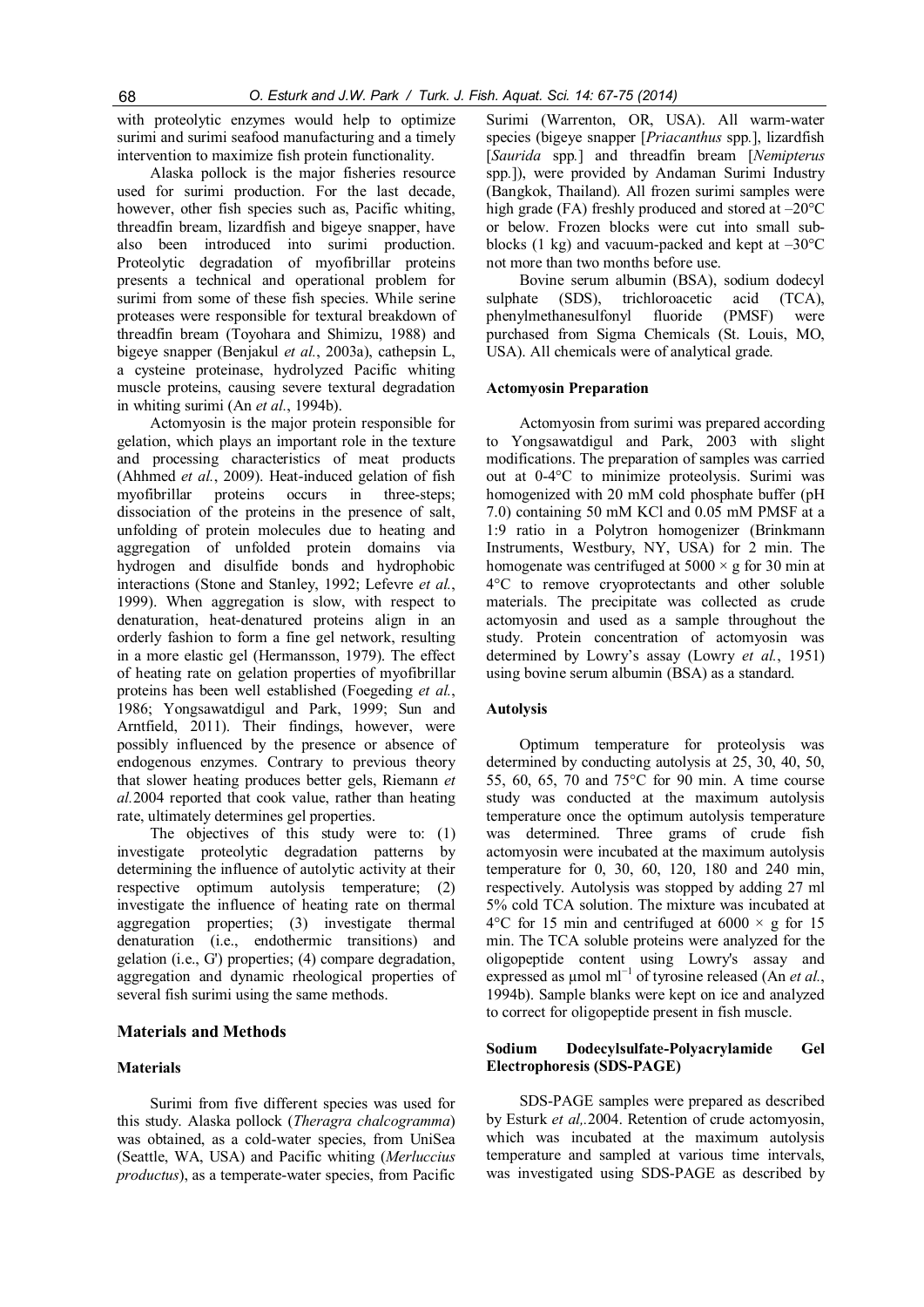Laemmli 1970 Stacking gels and separating gels were prepared at 4% and 10% (w  $v^{-1}$ ) polyacrylamide gel, respectively. SDS-PAGE gel was stained in 0.125% Coomassie blue R-250 (Bio-Rad, Richmond, CA, USA) and destained in 10% methanol and 10% acetic acid. A wide range molecular weight standard mixture (Sigma Chemical Co., St. Louis, MO, USA) was used, which included myosin from rabbit muscle (205 kDa), β-galactosidase from E. coli (116 kDa), phosphorylase b from rabbit muscle (97 kDa), fructose-6-phosphate kinase of rabbit muscle (84 kDa), bovine serum albumin (66 kDa), glutamic dehydrogenase (55 kDa), chicken egg ovalbumin (45 kDa), glyceraldehydes-3-phosphate dehydrogenase of rabbit muscle (36 kDa), carbonic anhydrase of bovine erythrocyte (29 kDa) and bovine trypsinogen (24 kDa).

# **Turbidity**

Crude actomyosin precipitate was diluted to 0.5 g  $l^{-1}$  in 0.6 M KCl, 20 mM This-HCl buffer, pH 7.0 and heated from 10 to 80 $^{\circ}$ C at 0.5, 1.0 or 2.0 $^{\circ}$ C min<sup>-1</sup> heating rates. A programmable water bath (Neslab, Model RTE 100LP, Portsmouth, NH, USA) was connected to an UV-VIS spectrophotometer (UV– 2401 PC, Shimadzu Scientific Instruments Inc., Baltimore, MD, USA) to heat the samples. Protein solution was placed into a quartz cell (light path length 10 mm). Protein aggregation was determined by measuring absorbance at 320 nm (Xiong and Blanchard, 1994).

## Oscillatory Dynamic Rheology

Development of an actomyosin gel network was measured as a function of temperature using a CS-50 rheometer (Bohlin Instruments, Inc., Cranbury, NJ, USA). Actomyosin samples were placed between the cone and plate (CP-4/40). A plastic cover (trapper) with a moistened sponge inside was used to prevent sample drying during heating. The sample was heated from 10 to 90°C at a heating rate of 0.5 and 1.0°C  $min^{-1}$ .

# Micro Differential Scanning Calorimetry (Micro DSC)

DSC studies were performed using a SETARAM micro differential scanning calorimeter (SETARAM Co., Lyon, France). Temperature calibrations were performed using naphthalene. Samples, approximately 500 mg, were accurately measured in a standard stainless steel vessel. Samples were scanned at  $0.5$  and  $1.0^{\circ}$ C min<sup>-1</sup> heating rates over a range of 10 to 90°C.

#### Statistical Analysis

Two different lots of surimi were used for each species. Triplicate measurements were taken for each analysis and data were averaged over the three measurements. The experimental data were analyzed by using one-way ANOVA and mean comparison using Duncan's multiple range test at 95% confidence level (P≤0.05). The statistical software used was SAS for Windows (version 8.02, SAS Institute, Cary, NC, USA).

# Results and Discussion

#### Optimum Time and Temperature of Proteolysis

While proteolysis of Alaska pollock (AP), lizardfish (LF) and Pacific whiting (PW) crude actomyosin did not occur until the temperature  $>25^{\circ}$ C, for bigeye snapper (BS) and threadfin bream (TB), it was not observed until the temperature >40°C. Then, it gradually increased and reached a maximum at 55, 55, 65, 60 and 65°C for AP, PW, BS, LF and TB, respectively (Figure 1a). Heat stable endogenous proteinases, primarily hydrolyses myosin, cause textural softening upon heating. Similar maximum proteolysis temperatures were reported in



Figure 1. Autolytic activity (a) as a function of temperature after 90 minute incubation, and (b) as a function of incubation time at the optimal autolysis temperature of Alaska pollock (AP), Pacific whiting (PW), bigeye snapper (BS), lizardfish (LF) and threadfin bream (TB) at 55, 55, 65, 60 and 65 °C, respectively. Values are given as mean  $\pm$  SD, n= 3.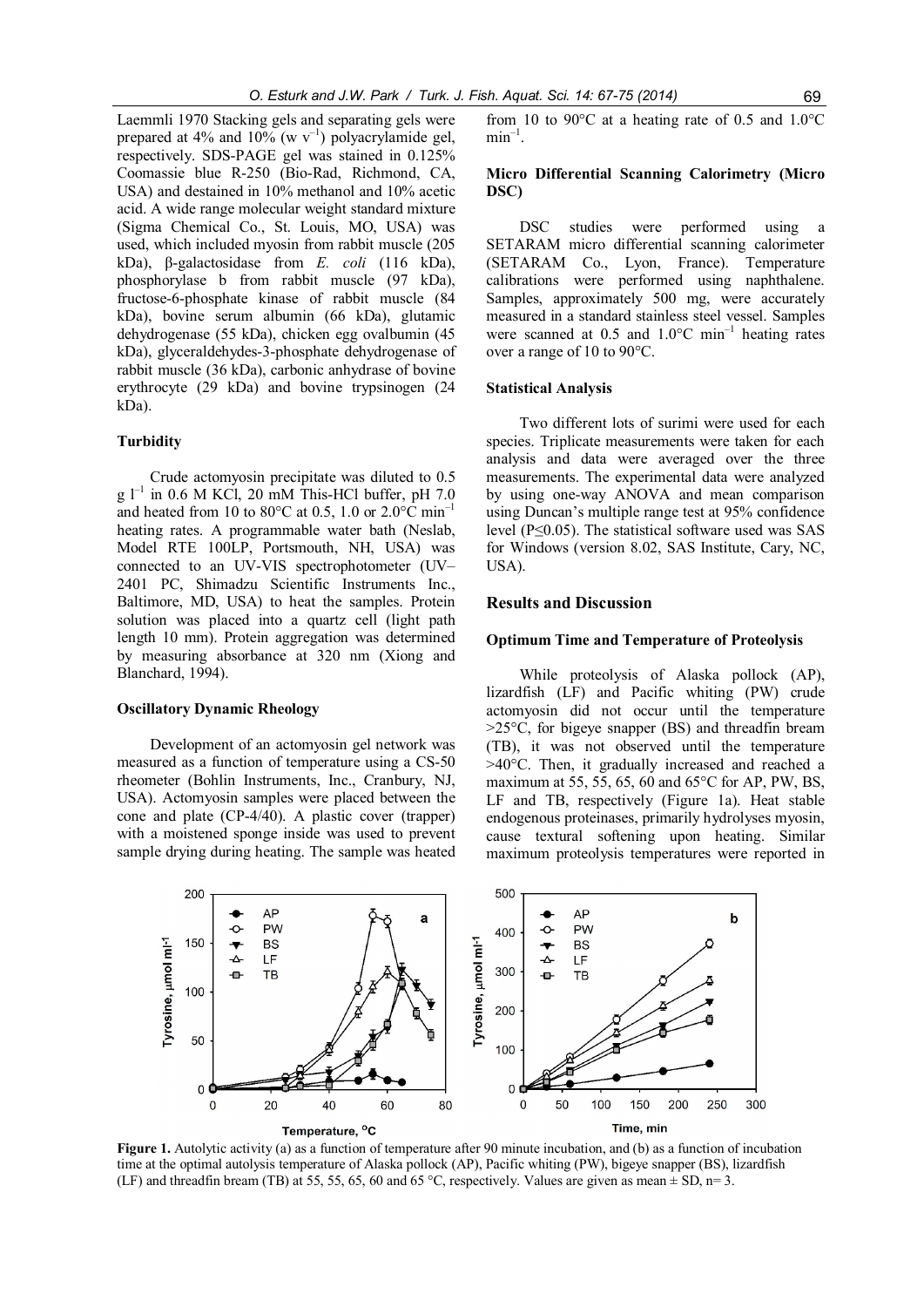literature. An et al., 1994a reported that cathepsin L, a cysteine proteinase, is responsible for the textural degradation of PW and has a maximum activity at 55°C. Similarly, heat-stable proteases were found to be responsible for the textural breakdown of BS (Benjakul et al., 2003a), LF (Benjakul et al., 2003b; Yongsawatdigul and Piyadhammaviboon, 2004) and TB (Toyohara and Shimizu, 1988) exhibiting their maximum activity at 60, 60, 65°C, respectively.

Crude actomyosin samples showed a significant proteolytic activity which linearly increased with incubation time at maximum proteolysis temperatures throughout the time-course experiment (Figure 1b). This indicated that washing process during surimi production did not completely remove the proteases in samples, which may adversely affect the overall gel quality. PW had the highest proteolytic activity, followed by LF, BS, TB and AP, in descending order, respectively.

#### SDS-PAGE

AP crude actomyosin sample incubated at 55 °C did not exhibit significant proteolytic activity and the myofibrillar proteins remained almost unchanged. However, a different protein band (116<Mw<205 kDa) was observed and its intensity increased as incubation was prolonged, indicating the presence of a minimum level of proteolytic degradation for AP even at high grade (FA) (Figure 2a).

PW, incubated at 55 °C, exhibited the most severe degradation of myosin heavy chain (MHC), which was significantly noticeable after 30 min of incubation (Figure 2b). However, compared to MHC, degradation of actin was slow and minimal. A decrease in the intensity of MHC and actin resulted in the subsequent appearance of medium molecular weight proteins around 100 kDa and low molecular



Figure 2. SDS-PAGE patterns of actomyosin from Alaska pollock (a), Pacific whiting (b), bigeye snapper (c), lizardfish (d) and threadfin bream (e) surimi incubated at 55, 55, 65, 60 and 65 °C, respectively. STD: wide range molecular weight standard, 0-240 incubation times in min.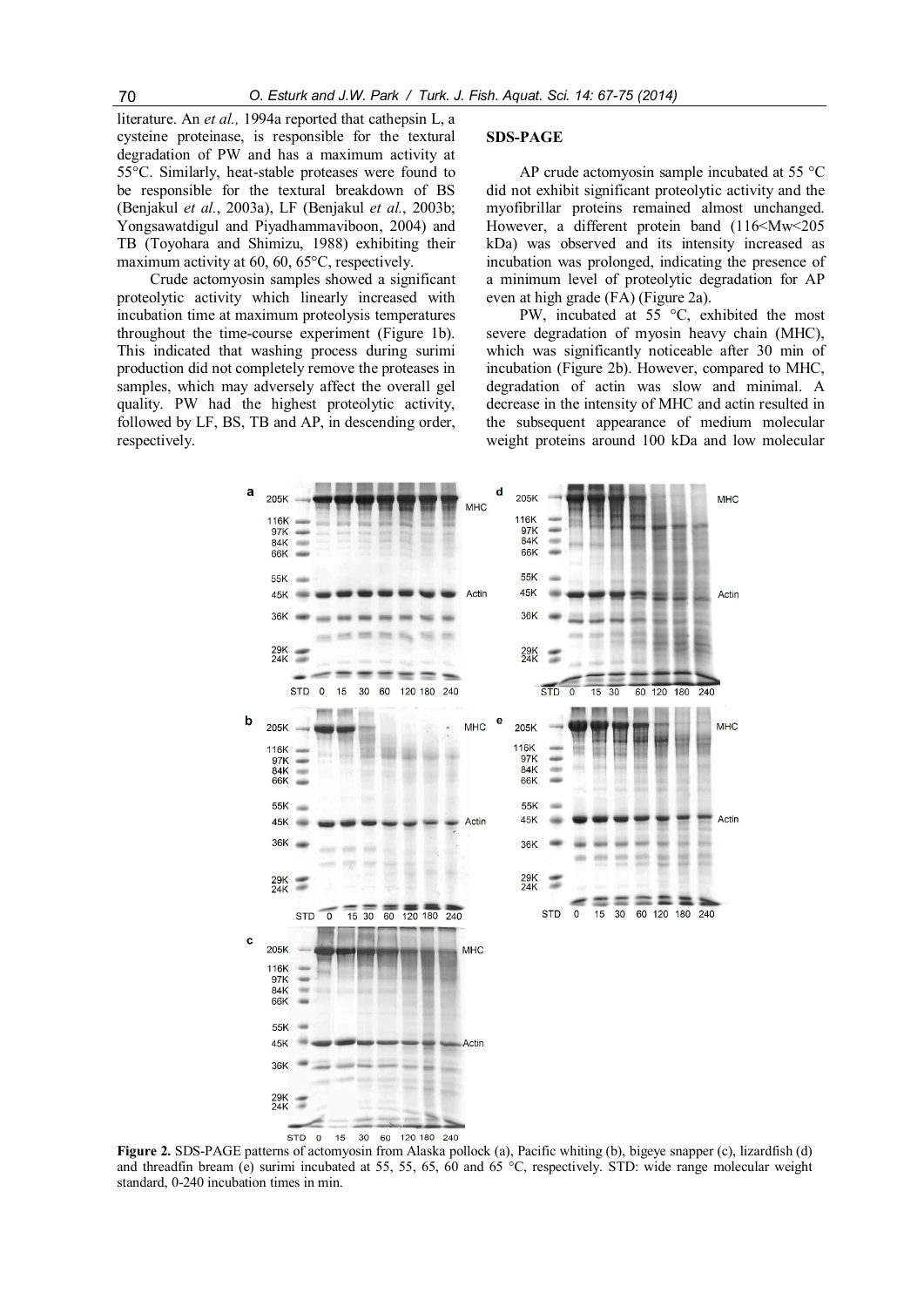weight proteins below 24 kDa. (An et al., 1994b) studied the autolytic pattern of PW surimi and reported that MHC band intensity was substantially reduced within 5 min incubation at 55°C and completely disappeared within 20 min. In addition, MHC and actin were extensively hydrolyzed when PW surimi was slowly heated at a rate of 1.0°C min–1

from 10 to 90°C (Yongsawatdigul and Park, 1996). Degradation of MHC was noted for all warm water fish species (BS, LF and TB) as incubation time increased (Figure 2c, 2d, 2e). LF, incubated at 60°C, exhibited the most significant proteolytic activity (Figure 2d) among warm water fish species studied followed by TB (Figure 2e). Similar to PW, intensity of MHC and actin bands of BS, LF and TB decreased with extended incubation time, resulting in medium molecular weight proteins (66 kDa< Mw <205 kDa) and low molecular weight proteins (<45 kDa).

The extent of proteolysis varied with fish species. AP exhibited the minimum level of proteolytic degradation followed by BS among the species tested. MHC was the primary target for proteolytic degradation. MHC of PW exhibited the

fastest hydrolysis compared to the other fish species and it completely disappeared after 1 h of incubation (Figure 2b). It was also noted that LF exhibited the most significant actin hydrolysis (Figure 2d). Differences in degradation patterns indicated that the type of proteases (serine or cysteine) may play a role in the hydrolysis rates of MHC and actin (Benjakul et al., 2003b).

# **Turbidity**

Initially, absorbance values remained fairly constant until reaching the onset temperature, where absorbance started to increase. Statistical analysis revealed that until reaching the onset temperature, the heating rate did not have a significant effect (P>0.05) on the absorbance values of any fish species (Figure 3). Absorbance of actomyosin solutions at 320 nm increased with temperature due to the formation of protein aggregates. All fish species followed a similar trend.

The onset temperature appeared to be dependent on heating rates. Slower heating rates were related to



Figure 3. Changes in turbidity of actomyosin solutions (0.5 g  $I^{-1}$  in 0.6 M KCl, 20 mM Tris-HCl buffer, pH 7.0) from Alaska pollock (a), Pacific whiting (b), bigeye snapper (c), lizardfish (d) and threadfin bream (e). Samples were heated linearly at 0.5, 1.0, 2.0 $^{\circ}$ C min<sup>-1</sup> at 320 nm.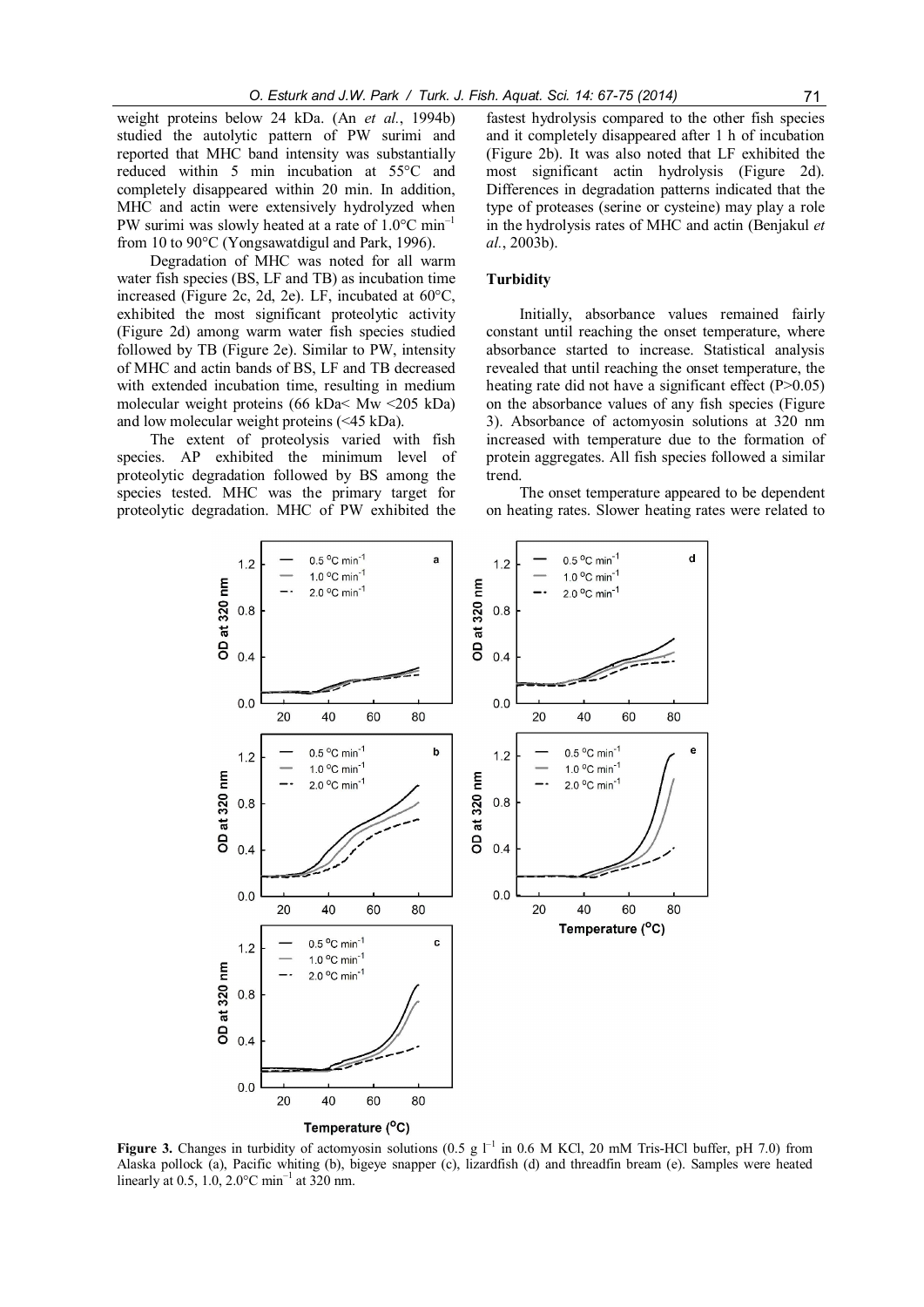lower onset temperatures. The onset temperatures of the samples heated at 0.5, 1.0 and  $2^{\circ}$ C min<sup>-1</sup> heating rates were 31.9, 34.5 and 37.2°C for AP (Figure 3a), 27.8, 29.2 and 30.6°C for PW (Figure 2b), 38.0, 40.2 and 46.7°C for BS (Figure 2c), 25.6, 27.2 and 30.4°C for LF (Figure 2d) and 38.6, 40.5 and 45.5°C for TB (Figure 2e), respectively.

After reaching the onset temperature, absorbance readings increased rapidly with temperature. Similar results were reported for myofibrillar proteins from herring (Chan et al., 1993), cod (Chan et al., 1993; Yongsawatdigul and Park, 1999), chicken (Xiong and Blanchard, 1994), a mixture of cod and herring (Chan and Gill, 1994) and Atlantic salmon (Lefevre et al., 2007). Gill et al.,1992 demonstrated that an increase in absorbance of heated fish myosin correlated with the formation of myosin aggregates.

Thermal aggregation of AP, PW, BS, LF and TB actomyosin, measured by turbidimetry, appeared to be a continuous phenomenon for which the increase was linear up to 80°C. For all fish species, there was a transitional shift in absorbance readings around 60°C. This could be due to the formation of larger aggregates as a result of myosin aggregation. Heating rate also affected the magnitude of absorbance values for all fish species. A  $0.5^{\circ}$ C min<sup>-1</sup> heating rate resulted in the highest turbidity values followed by 1°C min–1 and then 2°C min–1 . Higher absorbance readings at slower heating rates were probably due to

the formation of larger aggregates during respectively longer time.

The functional characteristics of food proteins are influenced by heating time and temperature as well as heating rate. Depending upon the molecular properties of proteins in the unfolded state, it undergoes one of two types of interactions. Proteins containing a high level of apolar amino acid residues undergo random aggregation via hydrophobic interactions, resulting in an opaque coagulum or precipitate. On the other hand, proteins containing below a critical level of apolar amino acid residues form soluble aggregates, which set into a thermally reversible, transparent gel network upon cooling (Damodaran, 1997). When the heating conditions are extreme, protein molecules may not have time to align themselves in an ordered fashion.

## Oscillatory Dynamic Rheology and Micro Differential Scanning Calorimetry (Micro DSC)

Storage modulus (G') and phase angle of actomyosin samples at  $0.5$  and  $1.0^{\circ}$ C min<sup>-1</sup> heating rates were measured using a temperature sweep (TS) mode (Figure 4). There was a insignificant effect of heating rate on G' and phase angle until reaching the second G' transition temperature (the lowest G'). The same trend was observed for all fish species tested. However, G' of 0.5°C heating rate was significantly



Figure 4. Changes in storage modulus (G') and phase angle of actomyosin from Alaska pollock, Pacific whiting, bigeye snapper, lizardfish and threadfin bream surimi during heating from 10 to 90°C at a rate of 0.5 (a, b) and 1°C min<sup>-1</sup> (c, d). AP, Alaska pollock; PW, Pacific whiting; BS, bigeye snapper; LF, lizardfish; TB, threadfin bream.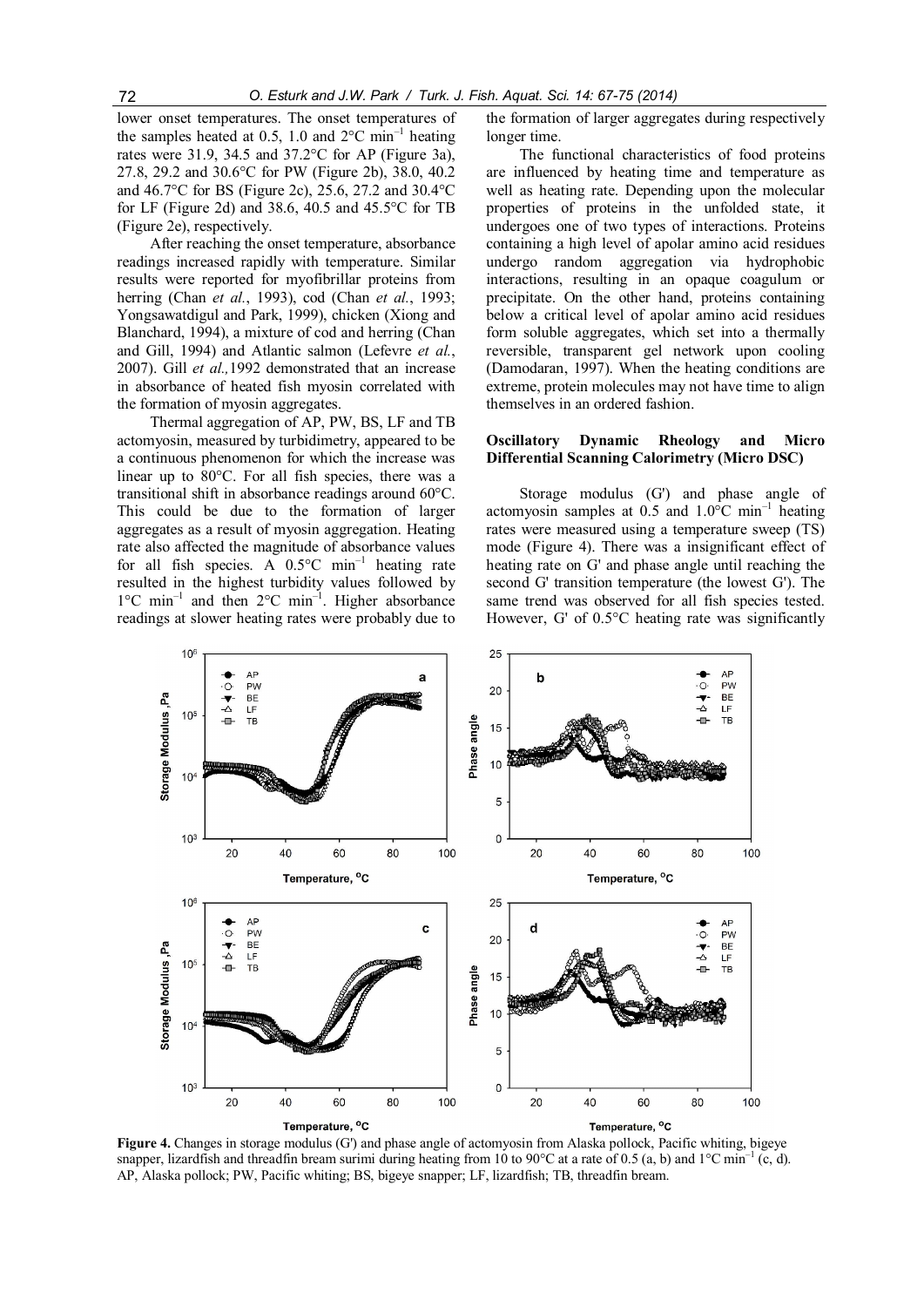higher than that of 1.0°C after that transition temperature.

The storage modulus (G') decreased and phase angle increased for all samples around at 30°C possibly due to the destabilization of polar bonding in the myosin tail region, resulting in increased mobility of the molecule Thermal denaturation temperature for myosin was the lowest for AP  $(\sim 33^{\circ}C)$ , followed by PW (~34-35°C), BS (~38°C), LF (~37-38°C) and finally TB  $(\sim 39-40^{\circ}\text{C})$ . These results suggested that the stability of myosin from different fish species is related to the environmental temperature at which fish live and supported the general statement that proteins of warm water species were more thermostable than those of cold or temperate water species (Sano *et al.*, 1990). In concurrence with the rheological changes, the DSC thermograms of crude actomyosin samples resulted in endothermic peaks at 33-40°C for all samples, confirming that myosin contributes to the first peak in G' values observed in the temperature sweep (Table 1). Hastings et al., 1985 and Howell et al., 1991 reported similar findings supporting our results.

After a slight increase, the storage modulus (G') continued to decrease, reaching the lowest values around at 46 to 50°C depending on the fish species. This may be attributed to the unfolding of light meromyosin (tail) (LMM) and heavy meromyosin (HMM) chains (Sano et al., 1988; Sano et al., 1989). Endothermic peaks obtained from DSC thermograms and the G' peaks obtained from rheograms were close for BS and TB, however, those peaks for AP and PW were quite different. Warm water fish species had higher thermal transition (Tm) values than cold or temperate water species for myosin subfragments.

G' increased substantially after 50°C, possibly due to myosin aggregation. The DSC thermograms of crude actomyosin samples showed an endothermic region around 60-67°C, which corresponds to the

transitions due to the denaturation of actin. Hemung et al., 2008 found that Tm values of actin for PW and TB natural actomyosin samples were 75.3 and 78.4°C, respectively, which were different than our findings (Table 1). This difference might be due to a difference in sample preparation techniques, including different buffer solutions used.

There were 3 major endothermic peaks clearly distinguishable for all fish species from DSC measurements and 2 transition peaks from the temperature sweep of the dynamic rheology test. The multiple transitions of fish species studied in the present study suggested the independent structural changes of myosin subfragments and actin. Myosin thermal denaturation is known to occur on several structural domains capable of undergoing independent transitions (Privalov, 1982) depending on the biological source and experimental environment (pH, ionic strength). Saeed and Howell, 2004 studied the effect of storage temperature on DSC thermograms of Atlantic mackerel and found that Tm values decreased significantly for samples stored at –20°C compared with those stored at  $-30^{\circ}$ C after 2 years. Fernandez-Martin et al., 1998 reported Tm temperatures of blue whiting were 33.5, 44.5 and 74.7°C. These peaks reflected the thermal response of myosin (subfragment S1), myosin rod and actin, respectively.

Tm of myosin and actin for various fish species are reported in literature (Hastings et al., 1985; Poulter et al., 1985; Park and Lanier, 1989; Togashi et  $al., 2002$ ; Park et  $al., 2008$ ). Tm values for myosin varied within the range of 29 to 59°C. A narrower temperature range, however, was reported for actin  $(65-75\text{°C})$ .

## Conclusions

Myosin and actin were extensively hydrolyzed by endogenous proteases for all species except AP.

|                                            |             | Peak $1$ ( $^{\circ}$ C)   |                            | Peak $2$ ( $^{\circ}$ C)   |                            | Peak $3$ ( $^{\circ}$ C)           |                            |
|--------------------------------------------|-------------|----------------------------|----------------------------|----------------------------|----------------------------|------------------------------------|----------------------------|
| Fish Species                               | Application | $0.5$ °C min <sup>-1</sup> | $1.0$ °C min <sup>-1</sup> | $0.5$ °C min <sup>-1</sup> | $1.0$ °C min <sup>-1</sup> | 0.5 °C<br>$min^{-1}$               | $1.0$ °C min <sup>-1</sup> |
| Alaska pollock                             | <b>DSC</b>  | $32.91^{\text{de}}$        | $33.63^d$                  | $38.48^{f}$                | $41.78^c$                  | $64.\overline{47^a}$               | $67.26^a$                  |
|                                            | <b>TS</b>   | $32.80^e$                  | $33.30^{d}$                | $47.60^{bc}$               | 48.20 <sup>b</sup>         |                                    |                            |
| Pacific whiting                            | <b>DSC</b>  | $34.15^{de}$               | $35.16^{\circ}$            | $39.32^{f}$                | $41.59^{\circ}$            | $62.07^b$                          | $64.60^{b}$                |
|                                            | <b>TS</b>   | $34.30^d$                  | $35.40^{\circ}$            | $44.20^e$                  | $48.20^{b}$                |                                    |                            |
| Bigeye snapper                             | <b>DSC</b>  | 37.85bc                    | $38.8^{ab}$                | $45.52^{de}$               | $47.76^{b}$                | 61.00 <sup>b</sup><br>$\mathbf{c}$ | $62.85^{\circ}$            |
|                                            | <b>TS</b>   | $38.60^{ab}$               | 38.70 <sup>ab</sup>        | $46.60^{bc}$               | $48.30^{b}$                |                                    |                            |
| Lizardfish                                 | <b>DSC</b>  | $36.98^{\circ}$            | $37.73^{b}$                | 46.08 <sup>cd</sup>        | $47.87^{b}$                | $59.75^{\circ}$                    | $61.60^{\circ}$<br>d       |
|                                            | <b>TS</b>   | $37.80^{bc}$               | 38.80 <sup>ab</sup>        | $50.20^a$                  | $51.60^a$                  |                                    |                            |
| Threadfin bream<br>$\sim$ f $ \sim$ $\sim$ | <b>DSC</b>  | 39.26 <sup>a</sup>         | $39.26^{ab}$               | $48.31^{b}$                | $48.31^{b}$                | $60.30^{b}$<br>$\mathbf{c}$        | 60.30 <sup>d</sup>         |
|                                            | <b>TS</b>   | $39.40^a$                  | $39.90^a$                  | $47.60^{bc}$               | $48.60^{b}$                |                                    |                            |

Table 1. Differential scanning calorimetry (DSC) and temperature sweep (TS) peak temperatures of crude actomyosin from Alaska pollock, Pacific whiting, bigeye snapper, lizardfish, and threadfin bream at 0.5 and  $1.0 \degree$ C min<sup>-1</sup> heating rates

<sup>a-f</sup> Different superscripts in the same column indicate significant differences (P≤0.05)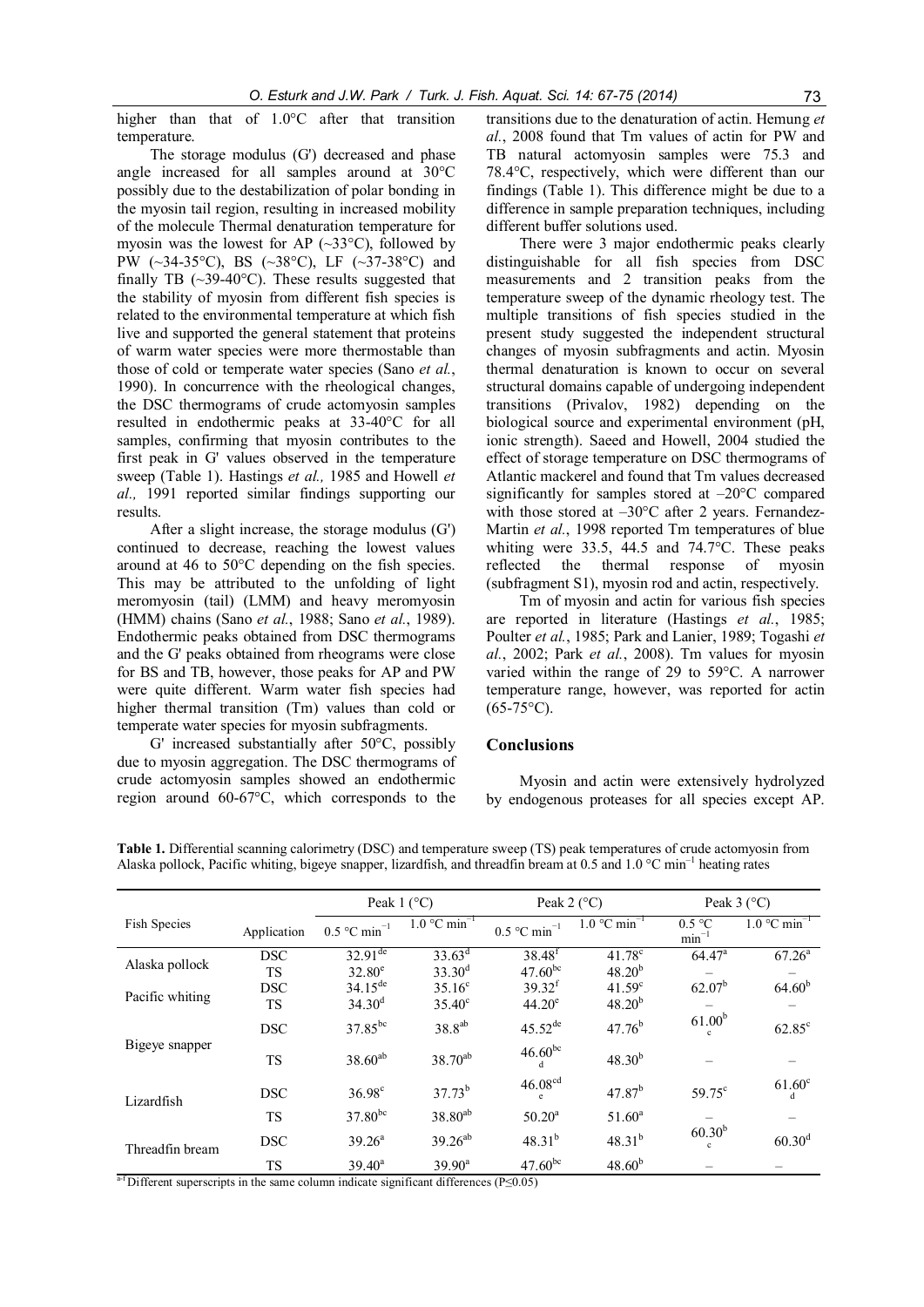Aggregation, thermal denaturation and dynamic rheological properties of actomyosin were greatly affected by fish species and the heating rate. A slower heating rate resulted in higher turbidity and lower temperature onset points for turbidity increase compared to a faster heating rate. Similarly, lower thermal transition temperatures measured in oscillatory dynamic rheometer and DSC for fish muscle proteins that were related to a shift to lower temperature in denaturation and aggregation processes for the fish species studied. Myosin denaturation temperature was species dependent and cold or temperate water species (AP, PW) had lower Tm values than temperate water species (BS, LF, TB). During the production of surimi and surimi seafood, it is important to know thermal aggregation and proteolytic degradation properties of fish proteins for the proper use of surimi. As a step for ensuring fish protein quality, surimi processing guidelines should be specifically determined for each particular fish species based on their respective thermal stability and proteolytic activity.

#### Acknowledgments

Authors would like to acknowledge surimi manufacturers who donated surimi samples: Pacific Surimi, UniSea and Andaman Surimi Industry for this particular study.

# References

- Ahhmed, A.M., Nasu, T., Huy, D.Q., Tomisaka, Y., Kawahara, S. and Muguruma, M. 2009. Effect of microbial transglutaminase on the natural actomyosin cross-linking in chicken and beef. Meat Science, 82:170-178.
- An, H.J., Seymour, T.A., Wu, J.W. and Morrissey, M.T. 1994a. Assay systems and characterization of Pacific whiting (Merluccius productus) protease. Journal of Food Science, 59:277-281.
- An, H.J., Weerasinghe, V., Seymour, T.A. and Morrissey, M.T. 1994b. Cathepsin degradation of Pacific whiting surimi proteins. Journal of Food Science, 59:1013- 1017.
- Benjakul, S., Visessanguan, W. and Leelapongwattana, K. 2003a. Purification and characterization of heat-stable alkaline proteinase from bigeye snapper (Priacanthus macracanthus) muscle. Comparative Biochemistry and Physiology B-Biochemistry and Molecular Biology, 134:579-591.
- Benjakul, S., Visessanguan, W. and Tueksuban, H. 2003b. Heat-activated proteolysis in lizardfish (Saurida tumbil) muscle. Food Research International, 36:1021-1028.
- Chan, J.K. and Gill, T.A. 1994. Thermal aggregation of mixed fish myosins. Journal of Agricultural and Food Chemistry, 42:2649-2655.
- Chan, J.K., Gill, T.A. and Paulson, A.T. 1993. Thermal aggregation of myosin subfragments from cod and herring. Journal of Food Science ,58:1057-1061.
- Damodaran, S. 1997. Food proteins and their applications. NY: Marcel Dekker Inc, New York 681pp.
- Esturk, O., Park, J.W. and Thawornchinsombut, S. 2004. Effects of thermal sensitivity of fish proteins from various species on rheological properties of gels. Journal of Food Science, 69: 412-416.
- Fernandez-Martin, F., Perez-Mateos, M. and Montero, P. 1998. Effect of pressure/heat combinations on blue whiting (Micromesistius poutassou) washed mince: thermal and mechanical properties. Journal of Agricultural and Food Chemistry, 46:3257-3264.
- Foegeding, E.A., Allen, C.E. and Dayton, W.R. 1986. Effect of heating rate on thermally formed myosin, fibrinogen and albumin gels. Journal of Food Science, 51:104-108.
- Gill, T.A., Chan, J.K., Phonchareon, K.F. and Paulson, A.T. 1992. Effect of salt concentration and temperature on heat-induced aggregation and gelation of fish myosin. Food Research International, 25:333-341.
- Hastings, R.J., Rodger, G.W., Park, R., Matthews, A.D. and Anderson, E.M. 1985. Differential scanning calorimetry of fish muscle - the effect of processing and species variation. Journal of Food Science, 50:503-506.
- Hemung, B.O., Li-Chan, E.C.Y. and Yongsawatdigul, J. 2008. Thermal stability of fish natural actomyosin affects reactivity to cross-linking by microbial and fish transglutaminases. Food Chemistry, 111:439-446.
- Hermansson, A.M. 1979. Aggregation and denaturation involved in gel formation. In: A Pour-El, (Ed), Functionality and Protein Structure. American Chemical Society, Washington, DC. 81-103.
- Howell, B.K., Matthews, A.D. and Donnelly, A.P. 1991. Thermal-stability of fish myofibrils -a differential scanning calorimetric study. International Journal of Food Science and Technology 26:283-295.
- Laemmli, U.K. 1970. Cleavage of structural proteins during the assembly of the head of bacteriophage T4. Nature, 227:680 - 685.
- Lefevre, F., Culioli, J., Joandel-Monier, S. and Ouali, A. 1999. Muscle polymorphism and gelling properties of myofibrillar proteins from poultry, mammals and fish. In: Y. L., Xiong, C-T., Ho, F., Shahidi, (Eds), Quality Attributes of Muscle Foods Kluwer Academic/Plenum Publishers, New York. 365–391.
- Lefevre, F., Fauconneau, B., Thompson, J.W. and Gill, T.A. 2007. Thermal denaturation and aggregation properties of Atlantic salmon myofibrils and myosin from white and red muscles. Journal of Agricultural and Food Chemistry, 55:4761-4770.
- Lowry, O.H., Rosebrough, N.J., Farr, A.L. and Randall, R.J. 1951. Protein measurement with the Folin phenol reagent. Journal of Biological Chemistry 193:265- 275.
- Park, J.D., Yongsawatdigul, J., Choi, Y.J. and Park, J.W. 2008. Biochemical and conformational changes of myosin purified from Pacific sardine at various pHs. Journal of Food Science, 73:C191-C197.
- Park, J.W. and Lanier, T.C. 1989. Scanning calorimetric behavior of tilapia myosin and actin due to processing of muscle and protein-purification. Journal of Food Science 54:49-51.
- Poulter, R.G., Ledward, D.A., Godber, S., Hall, G. and Rowlands, B. 1985. Heat-stability of fish muscle proteins. Journal of Food Technology. 20:203-217.
- Privalov, P.L. 1982. Stability of proteins proteins which do not present a single cooperative system. Advances in Protein Chemistry, 35:1-104.
- Riemann, A.E., Lanier, T.C. and Swartzel, K.R. 2004.